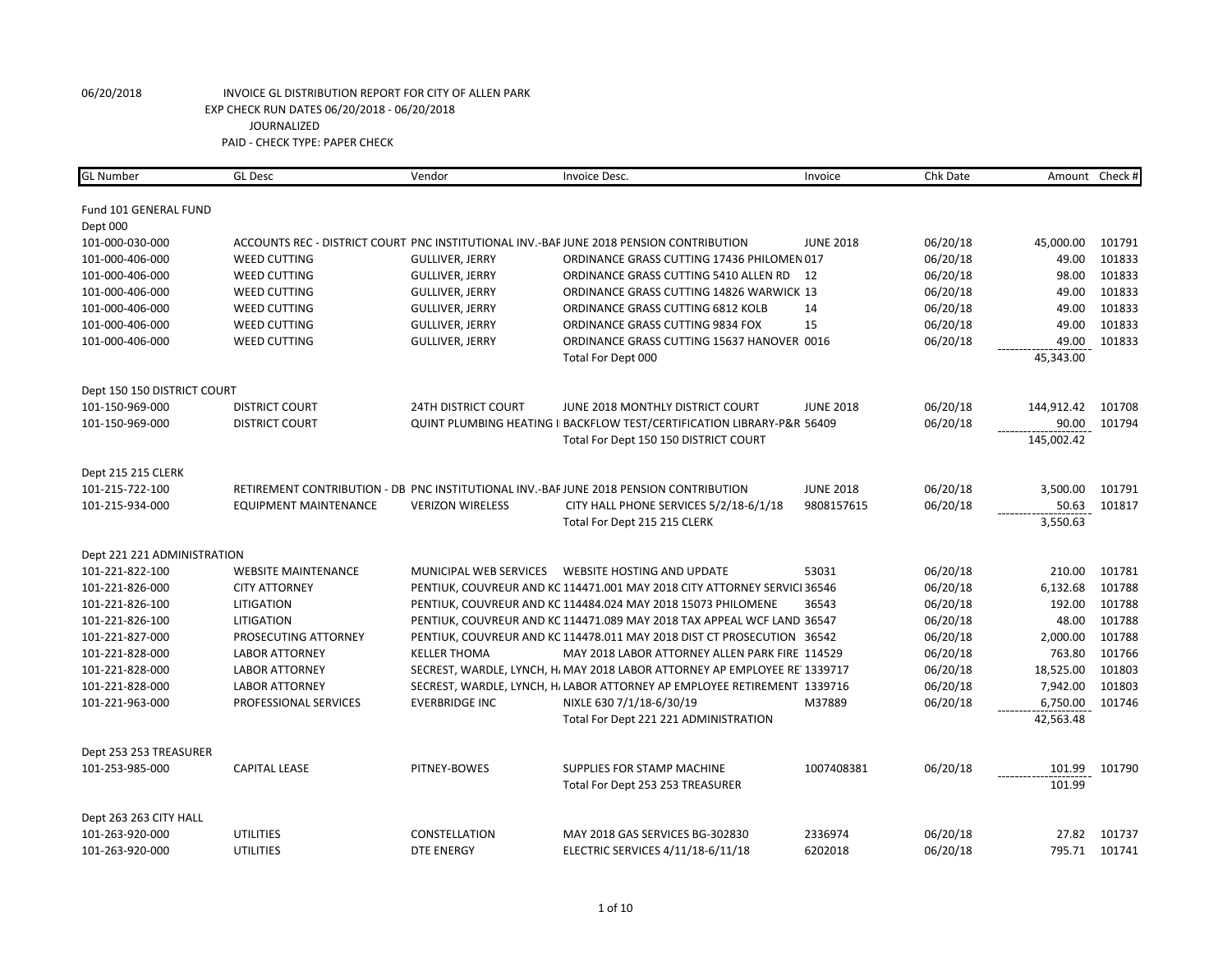| <b>GL Number</b>               | <b>GL Desc</b>               | Vendor                                       | Invoice Desc.                                                                                              | Invoice          | Chk Date | Amount Check # |        |
|--------------------------------|------------------------------|----------------------------------------------|------------------------------------------------------------------------------------------------------------|------------------|----------|----------------|--------|
| 101-263-920-000                | <b>UTILITIES</b>             | CONSTELLATION                                | REVISED MARCH 2018 GAS SERVICES BG-30283 2326887-1                                                         |                  | 06/20/18 | 1,823.76       | 101831 |
| 101-263-931-000                | <b>BUILDING MAINTENANCE</b>  | <b>VETERANS CLEANING</b>                     | MAY 2018 CITY HALL CLEANING SERVICES AND 18-1005                                                           |                  | 06/20/18 | 3,374.31       | 101821 |
| 101-263-931-000                | <b>BUILDING MAINTENANCE</b>  | <b>VETERANS CLEANING</b>                     | MAY 2018 CLEANING SERVICES DPW                                                                             | 18-2605          | 06/20/18 | 480.00         | 101821 |
| 101-263-985-000                |                              |                                              | CAPITAL OUTLAY-BUILDING LEASE ALLEN PARK IND LIMITED PAF ELEC SERVICE 3/29/18-4/30/18 METER 310289 868395  |                  | 06/20/18 | 2,977.47       | 101712 |
| 101-263-985-000                |                              |                                              | CAPITAL OUTLAY-BUILDING LEASE ALLEN PARK IND LIMITED PAF ELEC SERV 3/29/18-4/30/18 METER 82276122 868396   |                  | 06/20/18 | 23.13          | 101712 |
| 101-263-985-000                |                              |                                              | CAPITAL OUTLAY-BUILDING LEASE ALLEN PARK IND LIMITED PAF ELECTRIC SERVICES 4/30/18-5/31/18 METER 31876634  |                  | 06/20/18 | 2,380.80       | 101712 |
| 101-263-985-000                |                              |                                              | CAPITAL OUTLAY-BUILDING LEASE ALLEN PARK IND LIMITED PAF ELECTRICE SERVICES 4/30/18-5/31/18 METER § 876635 |                  | 06/20/18 | 18.42          | 101712 |
|                                |                              |                                              | Total For Dept 263 263 CITY HALL                                                                           |                  |          | 11,901.42      |        |
| Dept 305 305 POLICE DEPARTMENT |                              |                                              |                                                                                                            |                  |          |                |        |
| 101-305-722-100                |                              |                                              | RETIREMENT CONTRIBUTION - DB PNC INSTITUTIONAL INV.-BAF JUNE 2018 PENSION CONTRIBUTION                     | <b>JUNE 2018</b> | 06/20/18 | 72,246.00      | 101791 |
| 101-305-761-000                | PRISONER BOARD               | <b>STATE OF MICHIGAN</b>                     | <b>SEX OFFENDER REGISTRATIO FEES</b>                                                                       | 551-518207       | 06/20/18 | 120.00         | 101722 |
| 101-305-761-000                | PRISONER BOARD               | BOB BARKER COMPANY INC PRISONER BOARD        |                                                                                                            | NC1001423125     | 06/20/18 | 606.00         | 101724 |
| 101-305-761-000                | PRISONER BOARD               |                                              | BOB BARKER COMPANY INC PRISONER BOARD SUPPLIES                                                             | NC1001422157     | 06/20/18 | 469.66         | 101724 |
| 101-305-761-000                | PRISONER BOARD               | <b>CITY OF DEARBORN</b>                      | PRISONER BOARD 5/1/18-5/31/18                                                                              | 0000046770       | 06/20/18 | 897.00         | 101735 |
| 101-305-761-000                | PRISONER BOARD               |                                              | WAYNE COUNTY - ACCTS. RECPRISONER HOUSING 01/2018                                                          | 294822           | 06/20/18 | 3,325.00       | 101828 |
| 101-305-761-000                | PRISONER BOARD               |                                              | WAYNE COUNTY - ACCTS. RECPRISONER HOUSING 2/2018                                                           | 295144           | 06/20/18 | 3,570.00       | 101829 |
| 101-305-853-000                | <b>TELEPHONE</b>             | AMERICAN MESSAGING                           | <b>CHAPLAIN PAGER</b>                                                                                      | Z1319539SF       | 06/20/18 | 15.48          | 101713 |
| 101-305-931-000                | <b>BUILDING MAINTENANCE</b>  | ADVANTAGE PEST CONTROL MAY 2018 PEST CONTROL |                                                                                                            | MAY 2018         | 06/20/18 | 300.00         | 101710 |
| 101-305-931-000                | <b>BUILDING MAINTENANCE</b>  | CINTAS CORP. #0721                           | POLICE UNIFORM SERVICES 5/2-5/16/18                                                                        | MAY 2018 POLICE  | 06/20/18 | 97.95          | 101733 |
| 101-305-934-000                | <b>EQUIPMENT MAINTENANCE</b> | <b>WEST SHORE SERVICES</b>                   | RELOCATION OF OUTDOOR WARNING SYSTEM 25134                                                                 |                  | 06/20/18 | 1,800.00       | 101830 |
| 101-305-934-500                | <b>COMPUTER BREAK-FIX</b>    |                                              | SOUTHERN MICHIGAN INFOR COMPUTER SERVICES FOR POLICE DEPT                                                  | 3347             | 06/20/18 | 720.00         | 101807 |
| 101-305-939-000                | <b>VEHICLE MAINTENANCE</b>   | CLASSIC AUTO WASH INC.                       | MAY 2018 POLICE SERVICES                                                                                   | 1780             | 06/20/18 | 284.70         | 101736 |
| 101-305-939-000                | <b>VEHICLE MAINTENANCE</b>   | <b>J'S CARWASH</b>                           | SERVICES FOR MARCH APRIL & MAY 2018                                                                        | 2048             | 06/20/18 | 168.00         | 101762 |
| 101-305-961-000                | POL. TRAIN-ACT 302 ST. GRANT | <b>NAPCH</b>                                 | 2018 ALPENA SEMINAR FOR OFC FRANCO 9/29 2018 SEMINAR                                                       |                  | 06/20/18 | 400.00         | 101782 |
| 101-305-961-000                | POL. TRAIN-ACT 302 ST. GRANT | NEHR JERRY M, JR                             | TRAINING PROGRAM JUNE 25,2018                                                                              | 0448             | 06/20/18 | 398.00         | 101783 |
|                                |                              |                                              | Total For Dept 305 305 POLICE DEPARTMENT                                                                   |                  |          | 85,417.79      |        |
| Dept 340 340 FIRE DEPARTMENT   |                              |                                              |                                                                                                            |                  |          |                |        |
| 101-340-722-100                |                              |                                              | RETIREMENT CONTRIBUTION - DB PNC INSTITUTIONAL INV.-BAF JUNE 2018 PENSION CONTRIBUTION                     | <b>JUNE 2018</b> | 06/20/18 | 56,497.00      | 101791 |
| 101-340-757-000                | <b>OPERATING SUPPLIES</b>    | KENCO FIRE EQUIPMENT, INC OPERATING SUPPLIES |                                                                                                            | 180607-7         | 06/20/18 | 42.00          | 101767 |
| 101-340-757-000                | <b>OPERATING SUPPLIES</b>    | NETWORK SERVICES COMPAI OERATING SUPPLIES    |                                                                                                            | 6520265-01       | 06/20/18 | 108.33         | 101784 |
| 101-340-757-500                | <b>RESCUE SUPPLIES</b>       |                                              | BAKER'S GAS & WELDING SUI MAY 2018 FIRE DEPT OXYGEN CYLINDER RENTA 09184397                                |                  | 06/20/18 | 60.16          | 101720 |
| 101-340-757-500                | <b>RESCUE SUPPLIES</b>       | J & B MEDICAL SUPPLY, INC. RESCUE SUPPLIES   |                                                                                                            | 4506270          | 06/20/18 | 1,058.33       | 101761 |
| 101-340-757-500                | <b>RESCUE SUPPLIES</b>       | J & B MEDICAL SUPPLY, INC. RESCUE SUPPLIES   |                                                                                                            | 4511159          | 06/20/18 | 34.43          | 101761 |
| 101-340-757-500                | <b>RESCUE SUPPLIES</b>       | STRYKER SALES CORPORATIO RESCUE SUPPLIES     |                                                                                                            | 2428607M         | 06/20/18 | 172.80         | 101808 |
| 101-340-835-000                | <b>PHYSICALS</b>             |                                              | PSYBUS PSYCHOLOGICAL CON PSCHOLOGICAL EVALUATIONS FOR NEW HIRES 17309                                      |                  | 06/20/18 | 1,170.00       | 101792 |
| 101-340-853-000                | <b>TELEPHONE</b>             | <b>VERIZON WIRELESS</b>                      | FIRE FAX AND BACKUP LINE 5/11/18-6/10/18                                                                   | 3139288637706    | 06/20/18 | 149.06         | 101815 |
| 101-340-853-000                | <b>TELEPHONE</b>             | <b>VERIZON WIRELESS</b>                      | CITY HALL PHONE SERVICES 5/2/18-6/1/18                                                                     | 9808157615       | 06/20/18 | 150.13         | 101817 |
| 101-340-853-000                | <b>TELEPHONE</b>             | <b>VERIZON WIRELESS</b>                      | PHONE SERVICES FIRE DEPT 5/11/18-6/10/18 9808816365                                                        |                  | 06/20/18 | 96.12          | 101819 |
| 101-340-920-000                | <b>UTILITIES</b>             | CONSTELLATION                                | MAY 2018 GAS SERVICES BG-212667                                                                            | 2336972          | 06/20/18 | 275.03         | 101737 |
|                                |                              |                                              |                                                                                                            |                  |          |                |        |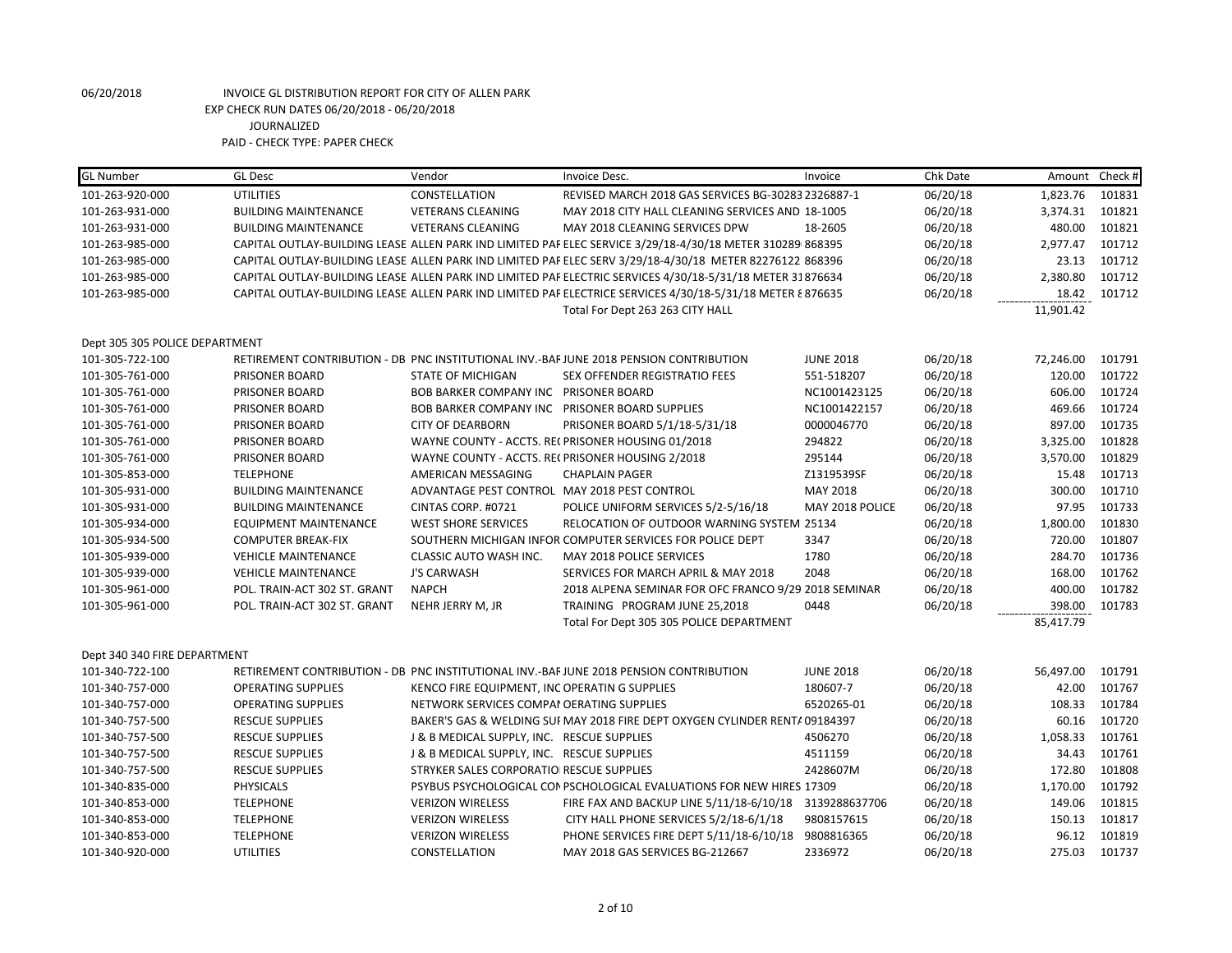| <b>GL Number</b>                          | <b>GL Desc</b>                  | Vendor                                          | Invoice Desc.                                                                          | Invoice          | Chk Date |           | Amount Check # |
|-------------------------------------------|---------------------------------|-------------------------------------------------|----------------------------------------------------------------------------------------|------------------|----------|-----------|----------------|
| 101-340-920-000                           | <b>UTILITIES</b>                | <b>DTE ENERGY</b>                               | ELECTRIC SERVICES 4/11/18-6/11/18                                                      | 6202018          | 06/20/18 | 2,077.53  | 101741         |
| 101-340-931-000                           | <b>BUILDING MAINTENANCE</b>     | <b>HADDIX ELECTRIC</b>                          | <b>BUILDING MAINTENANCE</b>                                                            | 9162             | 06/20/18 | 1,480.00  | 101756         |
| 101-340-931-000                           | <b>BUILDING MAINTENANCE</b>     | LOWE'S                                          | PURCHASES FOR MAY 2018                                                                 | MAY 2018         | 06/20/18 | 94.96     | 101771         |
| 101-340-931-000                           | <b>BUILDING MAINTENANCE</b>     | ROSE PEST SOLUTIONS                             | <b>BLDG MNT FIRE DEPT</b>                                                              | 10512949         | 06/20/18 | 50.00     | 101796         |
| 101-340-934-000                           | <b>EQUIPMENT MAINTENANCE</b>    | <b>BREATHING AIR SYSTEMS</b>                    | <b>EQUIPMENT MNT</b>                                                                   | 1064203-IN       | 06/20/18 | 1,047.35  | 101727         |
| 101-340-934-000                           | <b>EQUIPMENT MAINTENANCE</b>    | <b>HALT FIRE</b>                                | <b>EQUIPMENT MNT</b>                                                                   | 441349           | 06/20/18 | 332.66    | 101757         |
| 101-340-934-500                           | <b>COMPUTER BREAK-FIX</b>       |                                                 | SOUTHERN MICHIGAN INFOR COMPUTER SERVICES FOR FIRE DEPT                                | 3345             | 06/20/18 | 320.00    | 101807         |
| 101-340-939-000                           | <b>VEHICLE MAINTENANCE</b>      | <b>HALT FIRE</b>                                | <b>VEHICLE MNT FIRE DEPT</b>                                                           | 441376           | 06/20/18 | 22.30     | 101757         |
| 101-340-939-000                           | <b>VEHICLE MAINTENANCE</b>      | <b>JORGENSEN FORD</b>                           | <b>PARTS</b>                                                                           | 562840           | 06/20/18 | 2,417.06  | 101764         |
| 101-340-939-000                           | <b>VEHICLE MAINTENANCE</b>      | ROWLEY BROTHERS INC.                            | <b>PARTS</b>                                                                           | 2198018-00       | 06/20/18 | 83.28     | 101797         |
| 101-340-960-000                           | <b>EDUCATION &amp; TRAINING</b> | MENSINGER, JOHN                                 | REIMBURSEMENT FOR VEHICLE TRAINING                                                     | REIMBURSEMENT    | 06/20/18 | 100.00    | 101774         |
| 101-340-960-000                           | <b>EDUCATION &amp; TRAINING</b> | NORM & EDDIE'S TOWING IN SERVICES FOR FIRE DEPT |                                                                                        | 29422            | 06/20/18 | 200.00    | 101785         |
|                                           |                                 |                                                 | Total For Dept 340 340 FIRE DEPARTMENT                                                 |                  |          | 68,038.53 |                |
|                                           |                                 |                                                 |                                                                                        |                  |          |           |                |
| Dept 445 445 DEPARTMENT OF PUBLIC SERVICE |                                 |                                                 |                                                                                        |                  |          |           |                |
| 101-445-722-100                           |                                 |                                                 | RETIREMENT CONTRIBUTION - DB PNC INSTITUTIONAL INV.-BAF JUNE 2018 PENSION CONTRIBUTION | <b>JUNE 2018</b> | 06/20/18 | 18,237.00 | 101791         |
| 101-445-757-000                           | <b>OPERATING SUPPLIES</b>       | LOWE'S                                          | PURCHASES FOR MAY 2018                                                                 | MAY 2018         | 06/20/18 | 45.38     | 101771         |
| 101-445-768-000                           | <b>UNIFORMS</b>                 | CINTAS CORP. #0721                              | UNIFORM SERVICES GARAGE 5/2-5/31/18                                                    | MAY 2018 G       | 06/20/18 | 213.25    | 101733         |
| 101-445-768-000                           | <b>UNIFORMS</b>                 | CINTAS CORP. #0721                              | DPS UNIFORM SERVICES 5/2/-5/23/18                                                      | MAY 2018         | 06/20/18 | 509.00    | 101733         |
| 101-445-853-000                           | <b>TELEPHONE</b>                | <b>VERIZON WIRELESS</b>                         | CITY HALL PHONE SERVICES 5/2/18-6/1/18                                                 | 9808157615       | 06/20/18 | 50.63     | 101817         |
| 101-445-920-000                           | <b>UTILITIES</b>                | <b>DTE ENERGY</b>                               | ELECTRIC SERVICES 4/11/18-6/11/18                                                      | 6202018          | 06/20/18 | 731.76    | 101741         |
| 101-445-920-000                           | <b>UTILITIES</b>                | <b>DTE ENERGY</b>                               | <b>GAS SERVICES APT R</b>                                                              | 6202018          | 06/20/18 | 72.25     | 101744         |
| 101-445-926-000                           | <b>STREET LIGHTING</b>          | <b>DTE ENERGY</b>                               | ELECTRIC SERVICES 4/11/18-6/11/18                                                      | 6202018          | 06/20/18 | 151.06    | 101741         |
| 101-445-926-000                           | <b>STREET LIGHTING</b>          | <b>DTE ENERGY</b>                               | STREETLIGHTS SERVICES 4/12/18-6/12/18                                                  | 6202018          | 06/20/18 | 27,804.25 | 101743         |
| 101-445-931-000                           | <b>BUILDING MAINTENANCE</b>     |                                                 | KENCO FIRE EQUIPMENT, INC ANNUAL INSPECTION OF ALL FIRE EXTINGUISHI 180522-3           |                  | 06/20/18 | 95.00     | 101767         |
| 101-445-939-000                           | <b>VEHICLE MAINTENANCE</b>      | <b>CANNON EQUIPMENT</b>                         | <b>PARTS</b>                                                                           | 45268            | 06/20/18 | 69.20     | 101730         |
| 101-445-939-000                           | <b>VEHICLE MAINTENANCE</b>      | <b>GLENDALE AUTO VALUE</b>                      | PARTS FOR COURT 2007 FORD VAN                                                          | 359-144677       | 06/20/18 | 468.76    | 101750         |
| 101-445-939-000                           | <b>VEHICLE MAINTENANCE</b>      | <b>GLENDALE AUTO VALUE</b>                      | PARTS FOR 2007 FORD                                                                    | 359-144698       | 06/20/18 | 18.98     | 101750         |
| 101-445-939-000                           | <b>VEHICLE MAINTENANCE</b>      | <b>GLENDALE AUTO VALUE</b>                      | PARTS FOR 2007 FORD E 350 VAN                                                          | 359-144919       | 06/20/18 | 29.79     | 101750         |
| 101-445-939-000                           | <b>VEHICLE MAINTENANCE</b>      | <b>GLENDALE AUTO VALUE</b>                      | <b>PARTS</b>                                                                           | 359-144689       | 06/20/18 | 149.95    | 101750         |
| 101-445-939-000                           | <b>VEHICLE MAINTENANCE</b>      | <b>GLENDALE AUTO VALUE</b>                      | <b>PARTS</b>                                                                           | 359-144634       | 06/20/18 | 4.89      | 101750         |
| 101-445-939-000                           | <b>VEHICLE MAINTENANCE</b>      | <b>GLENDALE AUTO VALUE</b>                      | <b>PARTS</b>                                                                           | 359-144711       | 06/20/18 | 291.19    | 101750         |
| 101-445-939-000                           | <b>VEHICLE MAINTENANCE</b>      | <b>GLENDALE AUTO VALUE</b>                      | <b>PARTS</b>                                                                           | 359-144940       | 06/20/18 | 7.99      | 101750         |
| 101-445-939-000                           | <b>VEHICLE MAINTENANCE</b>      | <b>GLENDALE AUTO VALUE</b>                      | <b>PARTS</b>                                                                           | 359-145038       | 06/20/18 | 22.58     | 101750         |
| 101-445-939-000                           | <b>VEHICLE MAINTENANCE</b>      | <b>GLENDALE AUTO VALUE</b>                      | <b>PARTS</b>                                                                           | 359-143896       | 06/20/18 | 269.99    | 101750         |
| 101-445-939-000                           | <b>VEHICLE MAINTENANCE</b>      | <b>GRAINGER</b>                                 | <b>CREDIT FOR DUP PMT</b>                                                              | 9524898393       | 06/20/18 | (52.16)   | 101753         |
| 101-445-939-000                           | <b>VEHICLE MAINTENANCE</b>      | <b>GRAINGER</b>                                 | OUTSTANDING CREDIT ON ACCT DUP PMT                                                     | 9299625427       | 06/20/18 | (28.40)   | 101753         |
| 101-445-939-000                           | <b>VEHICLE MAINTENANCE</b>      | ROWLEY BROTHERS INC.                            | <b>PARTS</b>                                                                           | 2198018-00       | 06/20/18 | 1,090.07  | 101797         |
| 101-445-939-000                           | <b>VEHICLE MAINTENANCE</b>      | ROWLEY BROTHERS INC.                            | <b>PARTS</b>                                                                           | 2198019-00       | 06/20/18 | 144.62    | 101797         |
| 101-445-939-000                           | <b>VEHICLE MAINTENANCE</b>      | SAFELITE FULFILLMENT INC                        | REPAIRS ON 2017 FORD F250                                                              | 03501-33470      | 06/20/18 | 253.89    | 101799         |
| 101-445-939-000                           | <b>VEHICLE MAINTENANCE</b>      | SCHULTZ EQUIPMENT LLC                           | <b>PARTS DPW</b>                                                                       | 0104099-IN       | 06/20/18 | 495.00    | 101801         |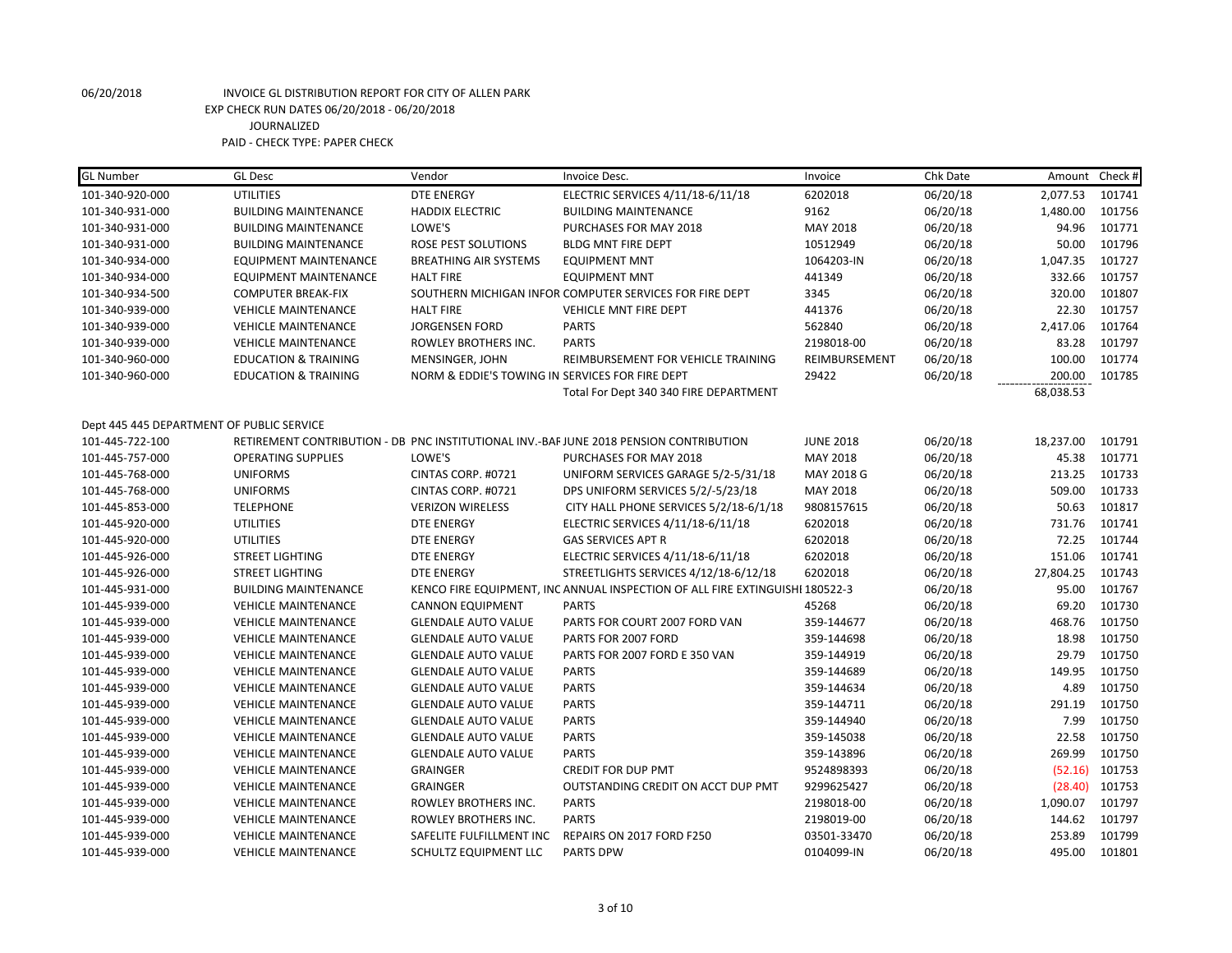| <b>GL Number</b>              | <b>GL Desc</b>               | Vendor                                         | Invoice Desc.                                                                     | Invoice        | Chk Date | Amount Check # |        |
|-------------------------------|------------------------------|------------------------------------------------|-----------------------------------------------------------------------------------|----------------|----------|----------------|--------|
| 101-445-939-000               | <b>VEHICLE MAINTENANCE</b>   | WILLIAM F. SELL & SON                          | <b>PARTS</b>                                                                      | 299986         | 06/20/18 | 57.13          | 101804 |
| 101-445-939-000               | <b>VEHICLE MAINTENANCE</b>   | WILLIAM F. SELL & SON                          | <b>PARTS</b>                                                                      | 299987         | 06/20/18 | 253.66         | 101804 |
| 101-445-939-000               | <b>VEHICLE MAINTENANCE</b>   | WILLIAM F. SELL & SON                          | <b>PARTS</b>                                                                      | 299995         | 06/20/18 | 479.96         | 101804 |
| 101-445-939-000               | <b>VEHICLE MAINTENANCE</b>   | WILLIAM F. SELL & SON                          | <b>PARTS</b>                                                                      | 299985         | 06/20/18 | 75.00          | 101804 |
| 101-445-939-000               | <b>VEHICLE MAINTENANCE</b>   | WILLIAM F. SELL & SON                          | <b>PARTS</b>                                                                      | 299178         | 06/20/18 | 153.72         | 101804 |
| 101-445-939-000               | <b>VEHICLE MAINTENANCE</b>   | TREDROC TIRE ALLEN PARK 7. PARTS FOR COURT     |                                                                                   | 7360031193     | 06/20/18 | 241.16         | 101812 |
| 101-445-939-000               | <b>VEHICLE MAINTENANCE</b>   | TREDROC TIRE ALLEN PARK 7: PARTS FOR COURT VAN |                                                                                   | 7360031210     | 06/20/18 | 241.16         | 101812 |
| 101-445-939-000               | <b>VEHICLE MAINTENANCE</b>   | <b>VERMEER OF MICHIGAN</b>                     | <b>PARTS FOR STUMPER</b>                                                          | P63762         | 06/20/18 | 88.22          | 101814 |
| 101-445-939-000               | <b>VEHICLE MAINTENANCE</b>   | <b>VILLAGE FORD</b>                            | <b>PARTS</b>                                                                      | 318257         | 06/20/18 | 204.40         | 101822 |
| 101-445-939-000               | <b>VEHICLE MAINTENANCE</b>   | <b>VILLAGE FORD</b>                            | <b>CREDIT ON RETURN PARTS</b>                                                     | CM318257       | 06/20/18 | (80.00)        | 101822 |
| 101-445-939-000               | <b>VEHICLE MAINTENANCE</b>   | <b>VILLAGE FORD</b>                            | <b>PARTS</b>                                                                      | 150392         | 06/20/18 | 0.00           | 101822 |
| 101-445-939-000               | <b>VEHICLE MAINTENANCE</b>   | <b>BANDIT INDUSTRIES INC</b>                   | <b>PARTS</b>                                                                      | 655211         | 06/20/18 | 200.38         | 101832 |
| 101-445-958-000               | <b>MEMBERSHIP &amp; DUES</b> | MENSINGER, JOHN                                | REIMBURSEMENT FOR MECHANIC CERTIFICATI REIMBURSEMENT                              |                | 06/20/18 | 20.00          | 101774 |
|                               |                              |                                                | Total For Dept 445 445 DEPARTMENT OF PUBLIC SERVICE                               |                |          | 53,080.71      |        |
|                               |                              |                                                |                                                                                   |                |          |                |        |
| Dept 707 707 PARKS & REC      |                              |                                                |                                                                                   |                |          |                |        |
| 101-707-757-000               | <b>OPERATING SUPPLIES</b>    | <b>KEY AWARDS</b>                              | <b>SUPPLIES FOR PARKS &amp; REC</b>                                               | 4054A          | 06/20/18 | 33.00          | 101768 |
| 101-707-757-000               | <b>OPERATING SUPPLIES</b>    | LOWE'S                                         | PURCHASES FOR MAY 2018                                                            | MAY 2018       | 06/20/18 | 97.10          | 101771 |
| 101-707-757-000               | <b>OPERATING SUPPLIES</b>    | PARK ATHLETIC SUPPLY                           | <b>SUPPLIES FOR PARKS &amp; REC</b>                                               | 165793         | 06/20/18 | 468.00         | 101787 |
| 101-707-783-000               | <b>PARK SUPPLIES</b>         | CLASSIC AUTO WASH INC.                         | <b>CAR WASH</b>                                                                   | <b>CAR 304</b> | 06/20/18 | 20.00          | 101736 |
| 101-707-784-000               | <b>PARK SERVICES</b>         | <b>BADER &amp; SONS CO</b>                     | <b>SUPPLIES</b>                                                                   | 569829         | 06/20/18 | 995.00         | 101718 |
| 101-707-784-000               | <b>PARK SERVICES</b>         | BOBS SANITATION SERV INC DUDA PARK PORTA POTTY |                                                                                   | A-151739       | 06/20/18 | 225.00         | 101725 |
| 101-707-784-000               | <b>PARK SERVICES</b>         | LOWE'S                                         | PURCHASES FOR MAY 2018                                                            | MAY 2018       | 06/20/18 | 440.15         | 101771 |
| 101-707-920-000               | <b>UTILITIES</b>             | CONSTELLATION                                  | MAY 2018 GAS SERVICES BG-218159                                                   | 2336968        | 06/20/18 | 39.50          | 101737 |
| 101-707-920-000               | <b>UTILITIES</b>             | CONSTELLATION                                  | MAY 2018 GAS SERVICES BG-218248                                                   | 2336971        | 06/20/18 | 168.10         | 101737 |
| 101-707-920-000               | <b>UTILITIES</b>             | <b>DTE ENERGY</b>                              | ELECTRIC SERVICES 4/11/18-6/11/18                                                 | 6202018        | 06/20/18 | 482.40         | 101741 |
| 101-707-931-000               | <b>BUILDING MAINTENANCE</b>  |                                                | <b>QUINT PLUMBING HEATING I BACKFLOW TEST/CERTIFICATION LIBRARY-P&amp;R 56409</b> |                | 06/20/18 | 360.00         | 101794 |
| 101-707-934-000               | <b>EQUIPMENT MAINTENANCE</b> | <b>BADER &amp; SONS CO</b>                     | CREDIT MEMO FOR PARTS CHARGED TAX SEE C 543200                                    |                | 06/20/18 | (49.10)        | 101718 |
| 101-707-934-000               | EQUIPMENT MAINTENANCE        | <b>BADER &amp; SONS CO</b>                     | <b>PARTS</b>                                                                      | 543195         | 06/20/18 | 49.10          | 101718 |
| 101-707-939-000               | <b>VEHICLE MAINTENANCE</b>   | <b>GLENDALE AUTO VALUE</b>                     | PARTS FOR 2016 FORD TRANSIT                                                       | 359-144764     | 06/20/18 | 81.92          | 101750 |
| 101-707-939-000               | <b>VEHICLE MAINTENANCE</b>   | INTERSTATE BATTERY OF SE I SUPPLIES            |                                                                                   | 60002535       | 06/20/18 | 147.85         | 101760 |
| 101-707-939-000               | <b>VEHICLE MAINTENANCE</b>   | ROWLEY BROTHERS INC.                           | <b>PARTS</b>                                                                      | 2198018-00     | 06/20/18 | 83.28          | 101797 |
| 101-707-939-000               | <b>VEHICLE MAINTENANCE</b>   | WILLIAM F. SELL & SON                          | <b>PARTS</b>                                                                      | 299178         | 06/20/18 | 126.90         | 101804 |
|                               |                              |                                                | Total For Dept 707 707 PARKS & REC                                                |                |          | 3,768.20       |        |
|                               |                              |                                                |                                                                                   |                |          |                |        |
| Dept 751 751 COMMUNITY CENTER |                              |                                                |                                                                                   |                |          |                |        |
| 101-751-757-000               | <b>OPERATING SUPPLIES</b>    | <b>METRO LIFT PROPANE</b>                      | <b>SUPPLIES</b>                                                                   | 3079414410     | 06/20/18 | 188.40         | 101775 |
| 101-751-816-000               | PROF. SERV. - OTHER          |                                                | TRENDSET COMMUNICATION UPDATES AND ADJUSTMENTS                                    | 1185           | 06/20/18 | 3,721.16       | 101811 |
| 101-751-920-000               | <b>UTILITIES</b>             | <b>ALLEN PARK WATER</b>                        | WATER SERVICES COMM CTR 4/1-5/1/18                                                | 401-WH158-00   | 06/20/18 | 1,037.25       | 101716 |
| 101-751-920-000               | <b>UTILITIES</b>             | CONSTELLATION                                  | MAY 2018 GAS SERVICES BG-212668                                                   | 2336975        | 06/20/18 | 3,768.36       | 101737 |
| 101-751-920-000               | <b>UTILITIES</b>             | <b>DIRECTV</b>                                 | CABLE SERVICES 6/8/18-7/7/18                                                      | 34391282366    | 06/20/18 | 150.23         | 101740 |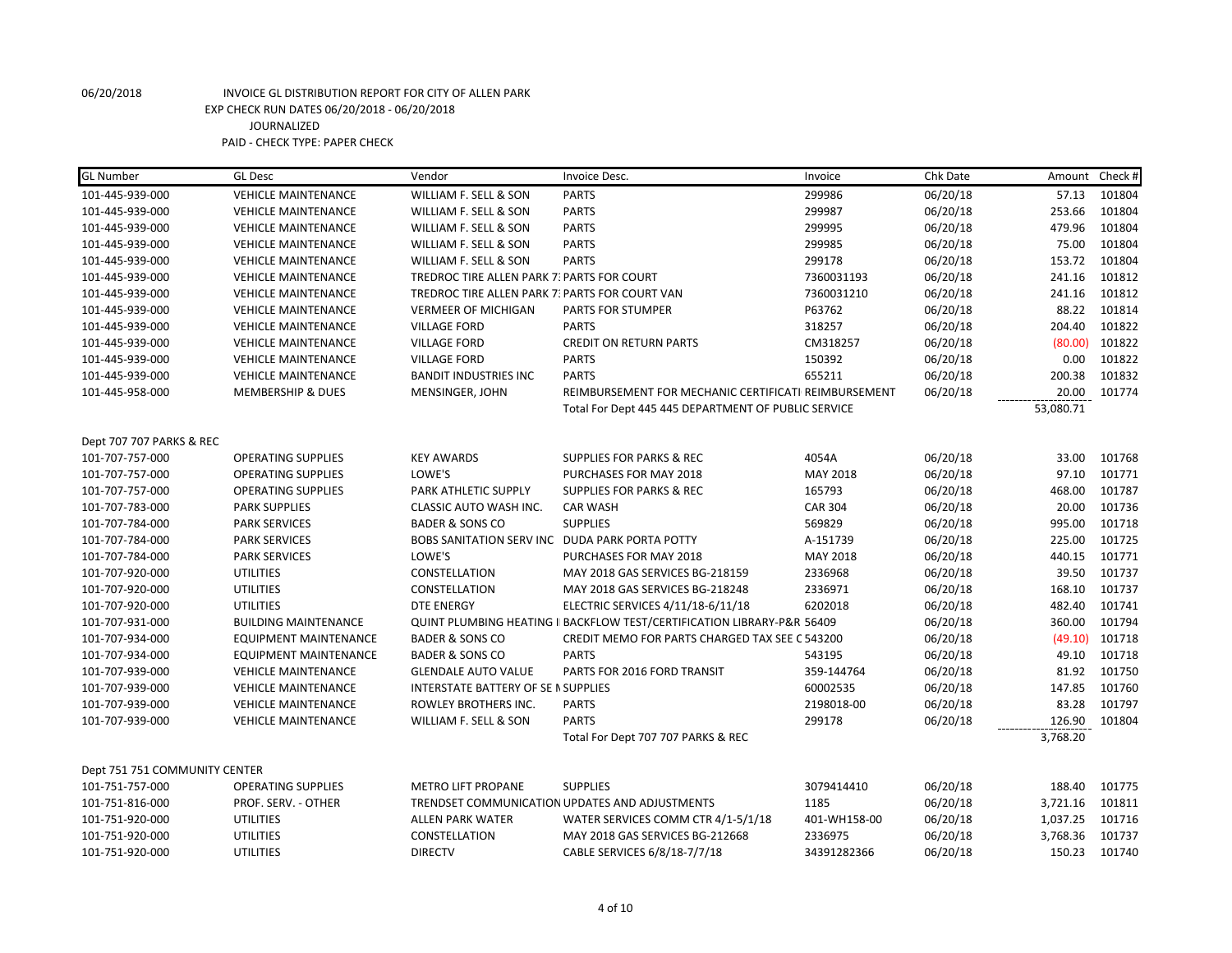| <b>GL</b> Number                | <b>GL Desc</b>                  | Vendor                     | Invoice Desc.                                                                     | Invoice        | Chk Date |            | Amount Check # |
|---------------------------------|---------------------------------|----------------------------|-----------------------------------------------------------------------------------|----------------|----------|------------|----------------|
| 101-751-920-000                 | <b>UTILITIES</b>                | <b>DTE ENERGY</b>          | STREETLIGHTS SERVICES 4/12/18-6/12/18                                             | 6202018        | 06/20/18 | 19,305.30  | 101743         |
|                                 |                                 |                            | Total For Dept 751 751 COMMUNITY CENTER                                           |                |          | 28,170.70  |                |
| Dept 803 HISTORICAL             |                                 |                            |                                                                                   |                |          |            |                |
| 101-803-801-001                 | <b>LAWN &amp; SNOW SERVICES</b> | <b>GULLIVER, JERRY</b>     | <b>GRASS CUTTING HISTORICAL MUSEUM</b>                                            | 3              | 06/20/18 | 40.00      | 101833         |
| 101-803-801-001                 | <b>LAWN &amp; SNOW SERVICES</b> | <b>GULLIVER, JERRY</b>     | GRASS CUTTING 15504 ENGLEWOOD                                                     | $\overline{4}$ | 06/20/18 | 40.00      | 101833         |
| 101-803-801-001                 | LAWN & SNOW SERVICES            | <b>GULLIVER, JERRY</b>     | <b>GRASS CUTTING HISTORICAL MUSEUM</b>                                            | 5              | 06/20/18 | 40.00      | 101833         |
| 101-803-801-001                 | <b>LAWN &amp; SNOW SERVICES</b> | <b>GULLIVER, JERRY</b>     | <b>GRASS CUTTING HISTORICAL MUSEUM</b>                                            | $\overline{7}$ | 06/20/18 | 40.00      | 101833         |
| 101-803-801-001                 | LAWN & SNOW SERVICES            | <b>GULLIVER, JERRY</b>     | <b>GRASS CUTTING HISTORICAL MUSEUM</b>                                            | 6              | 06/20/18 | 40.00      | 101833         |
| 101-803-801-001                 | <b>LAWN &amp; SNOW SERVICES</b> | <b>GULLIVER, JERRY</b>     | <b>GRASS CUTTING FOR HISTORICAL MUSEUM</b>                                        | $\mathbf{1}$   | 06/20/18 | 40.00      | 101833         |
| 101-803-801-001                 | <b>LAWN &amp; SNOW SERVICES</b> | <b>GULLIVER, JERRY</b>     | <b>GRASS CUTTING FOR HISTORICAL MUSEUM</b>                                        | $\overline{2}$ | 06/20/18 | 40.00      | 101833         |
| 101-803-801-001                 | LAWN & SNOW SERVICES            | <b>GULLIVER, JERRY</b>     | <b>GRASS CUTTING HISTORICAL MUSEUM</b>                                            | 8              | 06/20/18 | 40.00      | 101833         |
| 101-803-920-000                 | <b>UTILITIES</b>                | CONSTELLATION              | MAY 2018 GAS SERVICES BG-218253                                                   | 2336970        | 06/20/18 | 16.38      | 101737         |
| 101-803-920-000                 | <b>UTILITIES</b>                | <b>DTE ENERGY</b>          | ELECTRIC SERVICES 4/11/18-6/11/18                                                 | 6202018        | 06/20/18 | 49.24      | 101741         |
|                                 |                                 |                            | Total For Dept 803 HISTORICAL                                                     |                |          | 385.62     |                |
|                                 |                                 |                            | Total For Fund 101 GENERAL FUND                                                   |                |          | 487,324.49 |                |
| Fund 202 MAJOR STREET FUND      |                                 |                            |                                                                                   |                |          |            |                |
| Dept 475 475 TRAFFIC SERVICES   |                                 |                            |                                                                                   |                |          |            |                |
| 202-475-703-050                 |                                 |                            | INTERFUND LABOR/EQUIP - TRAFF WAYNE COUNTY - ACCTS. RE(TRAFFIC SIGNAL ENERGY 2/18 | 1009021        | 06/20/18 | 129.95     | 101825         |
| 202-475-703-050                 |                                 |                            | INTERFUND LABOR/EQUIP - TRAFF WAYNE COUNTY - ACCTS. RECTRAFFIC SIGNAL MAINT 5/18  | 295183         | 06/20/18 | 1,336.35   | 101826         |
| 202-475-703-050                 |                                 |                            | INTERFUND LABOR/EQUIP - TRAFF WAYNE COUNTY - ACCTS. RE(TRAFFIC SIGNAL ENERGY 3/18 | 1009062        | 06/20/18 | 129.95     | 101827         |
|                                 |                                 |                            | Total For Dept 475 475 TRAFFIC SERVICES                                           |                |          | 1,596.25   |                |
| Dept 479 PRESERVATION - STREETS |                                 |                            |                                                                                   |                |          |            |                |
| 202-479-757-000                 | <b>OPERATING SUPPLIES</b>       | AJAX MATERIALS CORP.       | UPM COLD MIX SUPPLIES FOR DPS                                                     | 224335         | 06/20/18 | 614.00     | 101711         |
| 202-479-801-205                 | <b>SECTIONING</b>               | <b>R.S.CONTRACTING INC</b> | STRIPING ECORSE AND SOUTHFIELD SERVICE D 816                                      |                | 06/20/18 | 34,317.16  | 101798         |
| 202-479-801-215                 | PROF'L SERVICES                 | <b>BUCCILLI GROUP, LLC</b> | INSPECTION SERVISE 5/29-6/1/18 S WOOD LOC 2866                                    |                | 06/20/18 | 756.00     | 101728         |
| 202-479-801-215                 | PROF'L SERVICES                 | <b>BUCCILLI GROUP, LLC</b> | INSPECTION SERV 5/30-6/1/18 S WOOD MAJOI 2867                                     |                | 06/20/18 | 648.00     | 101728         |
| 202-479-801-215                 | PROF'L SERVICES                 | <b>BUCCILLI GROUP, LLC</b> | INSPECTION SERV S WOOD 5/21-5/24/18 MAJC 2858                                     |                | 06/20/18 | 810.00     | 101728         |
| 202-479-801-215                 | PROF'L SERVICES                 | <b>BUCCILLI GROUP, LLC</b> | INSPECTION SERV S WOOD LOCAL RDS 5/22-5/2857                                      |                | 06/20/18 | 1,080.00   | 101728         |
| 202-479-801-220                 | <b>PROF'L SERVICES</b>          | <b>BUCCILLI GROUP, LLC</b> | INSPECTION SERV S WOOD 3/29 & 3/30/18 MA 2733                                     |                | 06/20/18 | 432.00     | 101728         |
|                                 |                                 |                            | Total For Dept 479 PRESERVATION - STREETS                                         |                |          | 38,657.16  |                |
|                                 |                                 |                            | Total For Fund 202 MAJOR STREET FUND                                              |                |          | 40,253.41  |                |
| Fund 203 LOCAL STREET FUND      |                                 |                            |                                                                                   |                |          |            |                |
| Dept 479 PRESERVATION - STREETS |                                 |                            |                                                                                   |                |          |            |                |
| 203-479-757-000                 | <b>OPERATING SUPPLIES</b>       | AJAX MATERIALS CORP.       | UPM COLD MIX SUPPLIES FOR DPS                                                     | 224335         | 06/20/18 | 614.00     | 101711         |
| 203-479-801-205                 | SECTIONING - PRESERVATION       | SAVONE CEMENT, INC.        | PROG PMT #4 2018 CITY ST SECTIONING LOCAL JOB AP-74                               |                | 06/20/18 | 62,986.88  | 101800         |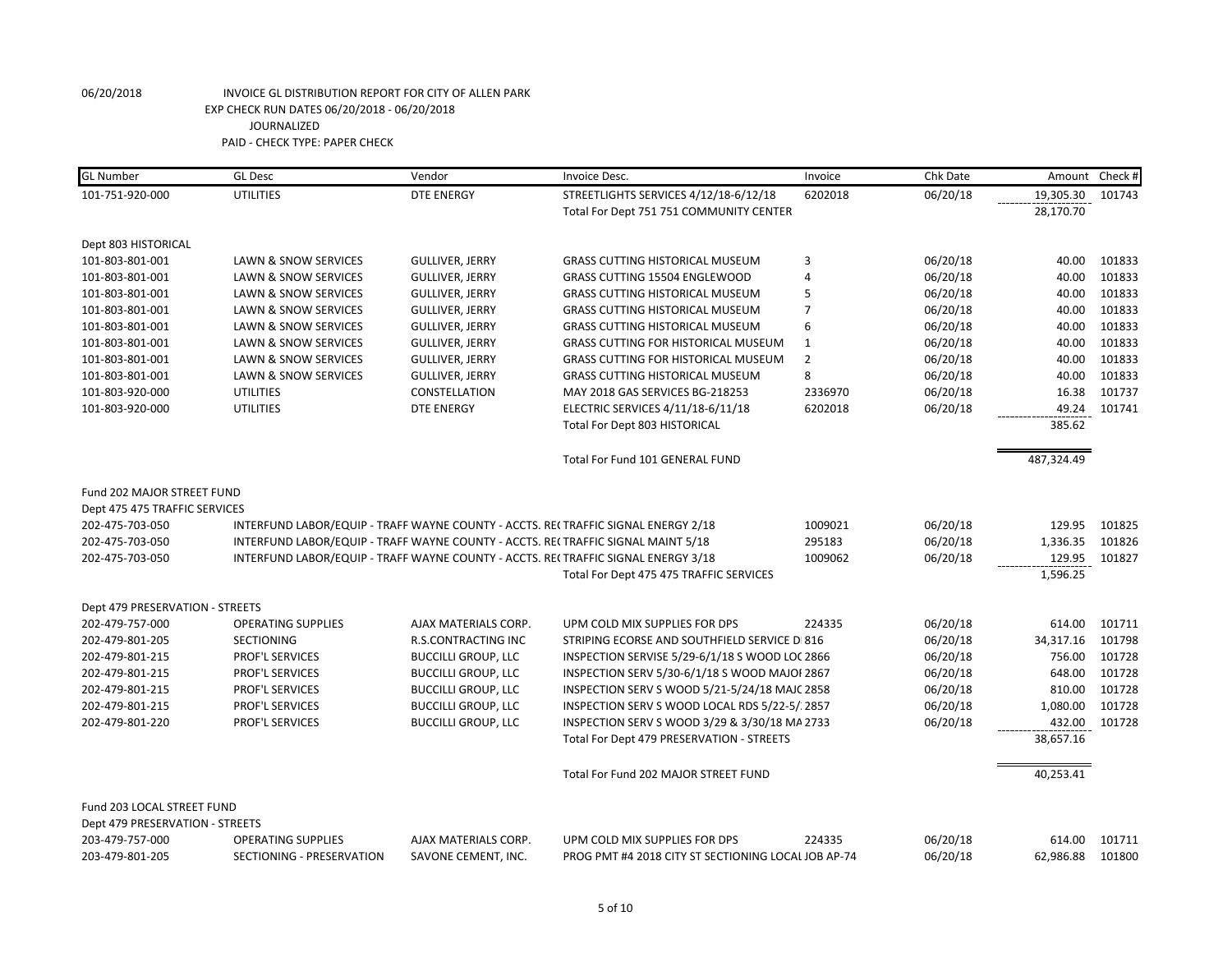| <b>GL Number</b>                              | <b>GL Desc</b>                                 | Vendor                        | Invoice Desc.                                                                          | Invoice          | Chk Date | Amount                   | Check # |
|-----------------------------------------------|------------------------------------------------|-------------------------------|----------------------------------------------------------------------------------------|------------------|----------|--------------------------|---------|
|                                               |                                                |                               | Total For Dept 479 PRESERVATION - STREETS                                              |                  |          | 63,600.88                |         |
|                                               |                                                |                               | Total For Fund 203 LOCAL STREET FUND                                                   |                  |          | 63,600.88                |         |
| Fund 226 RUBBISH FUND<br>Dept 450 450 RUBBISH |                                                |                               |                                                                                        |                  |          |                          |         |
| 226-450-817-000                               | <b>WASTE DISPOSAL</b>                          |                               | ADVANCED DISPOSAL SERVIC JUNE 2018 DISPOSAL SERVICES<br>Total For Dept 450 450 RUBBISH | V30001567007     | 06/20/18 | 132,852.05<br>132,852.05 | 101709  |
|                                               |                                                |                               | Total For Fund 226 RUBBISH FUND                                                        |                  |          | 132,852.05               |         |
| Fund 249 BUILDING FUND<br>Dept 000            |                                                |                               |                                                                                        |                  |          |                          |         |
| 249-000-607-000                               | <b>FEES REVENUE</b>                            | <b>FAMILY HEATING</b>         | REFUND ON PERMIT PM180102<br>Total For Dept 000                                        | <b>REFUND</b>    | 06/20/18 | 266.05<br>266.05         | 101747  |
|                                               |                                                |                               |                                                                                        |                  |          |                          |         |
| Dept 371 371 BUILDING DEPARTMENT              |                                                |                               |                                                                                        |                  |          |                          |         |
| 249-371-722-100                               |                                                |                               | RETIREMENT CONTRIBUTION - DB PNC INSTITUTIONAL INV.-BAF JUNE 2018 PENSION CONTRIBUTION | <b>JUNE 2018</b> | 06/20/18 | 5,150.00                 | 101791  |
| 249-371-728-000                               | <b>OFFICE SUPPLIES</b>                         |                               | ASADOORIAN FAMILY PRINT CERTIFICATE OF INSPECTION FORMS                                | 14804            | 06/20/18 | 234.00                   | 101717  |
| 249-371-821-000                               | <b>MECHANICAL INSPECTIONS</b>                  | CARNILL, STEVE                | MAY 2018 MECHANICAL INSPECTIONS                                                        | MAY 2018         | 06/20/18 | 1,623.30                 | 101732  |
| 249-371-821-000                               | MECHANICAL INSPECTIONS                         |                               | MECHANICAL SAFETY & CON: MAY 2018 MECHANICAL INSPECTIONS                               | MAY 2018         | 06/20/18 | 200.00                   | 101773  |
| 249-371-822-000                               | PLUMBING INSPECTIONS                           | HALASH, JEROME                | MAY 2018 PLUMBING INSPECTIONS                                                          | MAY 2018         | 06/20/18 | 500.00                   | 101758  |
| 249-371-822-500                               | <b>ELECTRICAL INSPECTIONS</b>                  | CARY, KENNETH                 | MAY 2018 ELECTICAL INSPECTIONS                                                         | MAY 2018         | 06/20/18 | 400.00                   | 101731  |
| 249-371-853-000                               | <b>TELEPHONE</b>                               | <b>VERIZON WIRELESS</b>       | CITY HALL PHONE SERVICES 5/2/18-6/1/18                                                 | 9808157615       | 06/20/18 | 77.83                    | 101817  |
| 249-371-853-000                               | <b>TELEPHONE</b>                               | <b>VERIZON WIRELESS</b>       | BLDG PHONE SERVICES 5/11/18-6/10/18                                                    | 9808860964       | 06/20/18 | 108.12                   | 101820  |
| 249-371-962-000                               | <b>MISCELLANEOUS</b>                           | LOWE'S                        | PURCHASES FOR MAY 2018                                                                 | MAY 2018         | 06/20/18 | 394.42                   | 101771  |
| 249-371-985-000                               | CAPITAL OUTLAY                                 | <b>GORNO FORD</b>             | 2018 FORD EDGE SE FWD FWD 4X2 BLDG DEPT W.2185                                         |                  | 06/20/18 | 26,353.00                | 101752  |
|                                               |                                                |                               | Total For Dept 371 371 BUILDING DEPARTMENT                                             |                  |          | 35,040.67                |         |
|                                               |                                                |                               | Total For Fund 249 BUILDING FUND                                                       |                  |          | 35,306.72                |         |
| Fund 266 DRUG FORFEITURE - STATE              |                                                |                               |                                                                                        |                  |          |                          |         |
| Dept 000                                      |                                                |                               |                                                                                        |                  |          |                          |         |
| 266-000-939-000                               | <b>VEHICLE MAINTENANCE</b>                     | ROWLEY BROTHERS INC.          | <b>PARTS</b>                                                                           | 2198018-00       | 06/20/18 | 83.28                    | 101797  |
| 266-000-939-000                               | <b>VEHICLE MAINTENANCE</b>                     | <b>VILLAGE FORD</b>           | <b>SUPPLIES</b>                                                                        | 317781           | 06/20/18 | 277.50                   | 101822  |
| 266-000-939-000                               | <b>VEHICLE MAINTENANCE</b>                     | <b>VILLAGE FORD</b>           | <b>PARTS</b>                                                                           | 317665           | 06/20/18 | 59.50                    | 101822  |
| 266-000-939-000                               | <b>VEHICLE MAINTENANCE</b>                     | <b>VILLAGE FORD</b>           | <b>PARTS</b>                                                                           | 317813           | 06/20/18 | 14.25                    | 101822  |
| 266-000-962-000                               | <b>MISCELLANEOUS</b>                           | <b>FOREMOST PROMOTIONS</b>    | <b>SUPPLIES FOR POLICE</b>                                                             | 435592           | 06/20/18 | 1,440.62                 | 101749  |
| 266-000-984-000                               | COMPUTER EQUIPMENT/SOFTWA THOMSON REUTERS-WEST |                               | WEST INFORMATION CHARGES 5/1/18-5/31/18 838292476                                      |                  | 06/20/18 | 178.50                   | 101810  |
| 266-000-985-000                               | <b>CAPITAL OUTLAY</b>                          | <b>JS VIG CONSTRUCTION CO</b> | <b>CARPORTS FOR POLICE DEPT</b>                                                        | 110              | 06/20/18 | 45,745.00                | 101765  |
|                                               |                                                |                               | Total For Dept 000                                                                     |                  |          | 47.798.65                |         |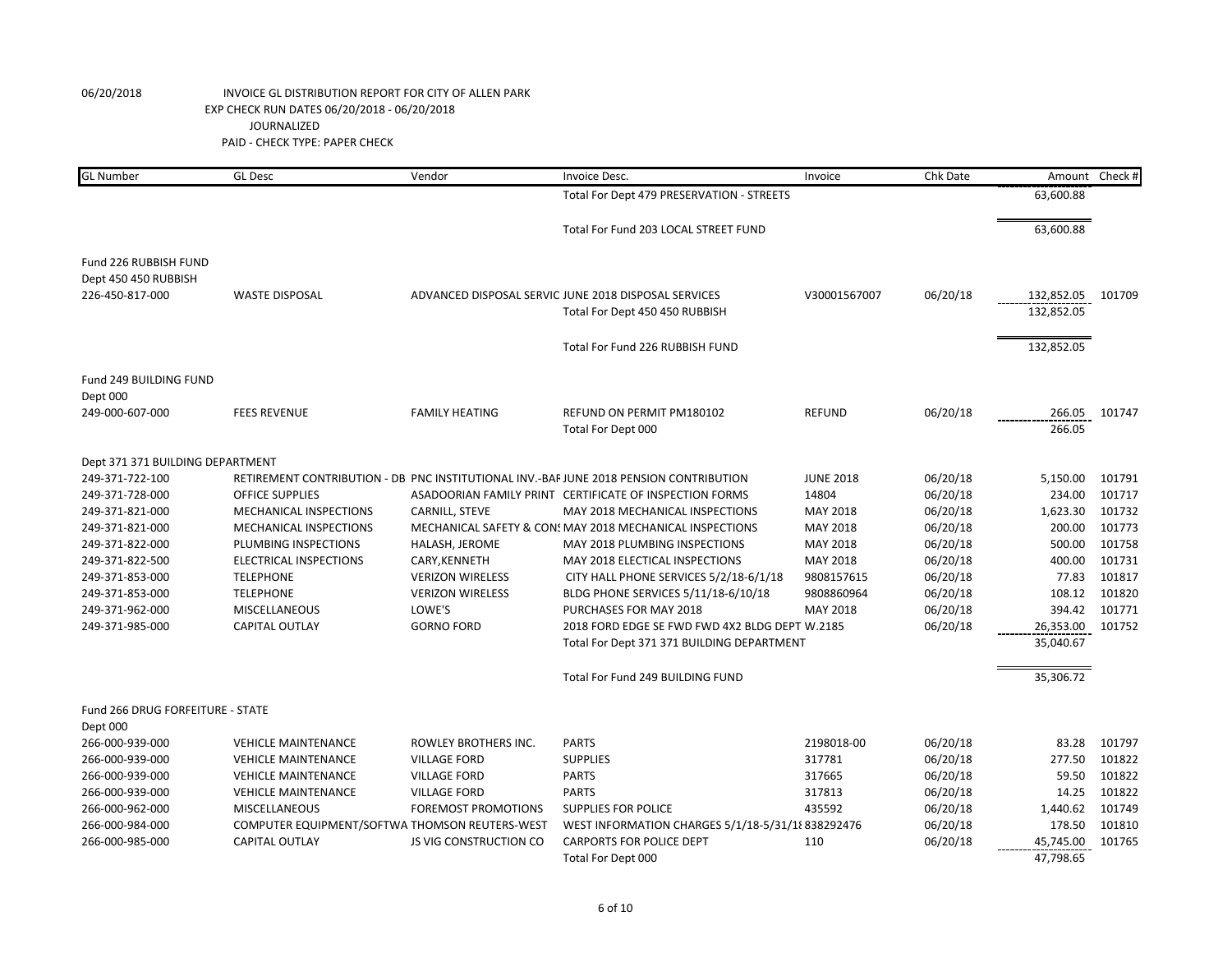| <b>GL</b> Number              | <b>GL Desc</b>              | Vendor                                     | Invoice Desc.                                                                      | Invoice          | Chk Date |            | Amount Check # |
|-------------------------------|-----------------------------|--------------------------------------------|------------------------------------------------------------------------------------|------------------|----------|------------|----------------|
|                               |                             |                                            | Total For Fund 266 DRUG FORFEITURE - STATE                                         |                  |          | 47,798.65  |                |
| Fund 271 LIBRARY              |                             |                                            |                                                                                    |                  |          |            |                |
| Dept 000                      |                             |                                            |                                                                                    |                  |          |            |                |
| 271-000-757-000               | <b>OPERATING SUPPLIES</b>   | <b>BONNICI, KAREN</b>                      | JUNE 29,2018 SUMMER READINR PROGRAM                                                | <b>JUNE 2018</b> | 06/20/18 | 225.00     | 101726         |
| 271-000-757-000               | <b>OPERATING SUPPLIES</b>   | MEYER, BEVERLY                             | SUMMER READING PROGRAM 6/21/18                                                     | 4877             | 06/20/18 | 300.00     | 101776         |
| 271-000-757-000               | <b>OPERATING SUPPLIES</b>   | MEYER, BEVERLY                             | TEEN SONGWRITING WORKSHIP 6/19/18                                                  | 4878             | 06/20/18 | 150.00     | 101776         |
| 271-000-757-000               | <b>OPERATING SUPPLIES</b>   | MEYER, BEVERLY                             | <b>MUSIC LADY PATION CONCERT</b>                                                   | 4876             | 06/20/18 | 425.00     | 101776         |
| 271-000-757-000               | <b>OPERATING SUPPLIES</b>   | MEYER, MARC                                | CHOO CHOO TRAIN SUMMER READING KICK OI 6080                                        |                  | 06/20/18 | 300.00     | 101777         |
| 271-000-757-000               | <b>OPERATING SUPPLIES</b>   | PETTY CASH - LIBRARY                       | PETTY CASH FOR LIBRARY JUNE 2018                                                   | <b>JUNE 2014</b> | 06/20/18 | 108.50     | 101789         |
| 271-000-757-000               | <b>OPERATING SUPPLIES</b>   | <b>WASSELL ANN</b>                         | JUNE 26,2018 SUMMER READING PROGRAM                                                | <b>JUNE 2018</b> | 06/20/18 | 100.00     | 101823         |
| 271-000-757-000               | <b>OPERATING SUPPLIES</b>   | SWINEHART, BRANDI                          | REIMBURSEMENT FOR SUMMER READING SUP REIMBURSEMENT                                 |                  | 06/20/18 | 180.90     | 101835         |
| 271-000-827-000               | <b>LIBRARY SERVICES</b>     | <b>MIDWEST TAPE</b>                        | MAY 2018 HOOPLA DIGITAL                                                            | 96149884         | 06/20/18 | 598.55     | 101780         |
| 271-000-827-000               | <b>LIBRARY SERVICES</b>     | UNIQUE MANAGEMENT SERV MAY 2018 PLACEMENTS |                                                                                    | 463810           | 06/20/18 | 8.95       | 101813         |
| 271-000-828-000               | <b>MATERIALS</b>            | <b>BAKER &amp; TAYLOR</b>                  | <b>MATERIALS FOR LIBRARY</b>                                                       | 2033765094       | 06/20/18 | 47.50      | 101719         |
| 271-000-828-000               | <b>MATERIALS</b>            | <b>BLACKSTONE PUBLISHING</b>               | <b>AUDIOBOOKS FOR LIBRARY</b>                                                      | 997019           | 06/20/18 | 51.98      | 101723         |
| 271-000-828-000               | <b>MATERIALS</b>            | <b>BLACKSTONE PUBLISHING</b>               | <b>AUDIOBOOKS FOR LIBRARY</b>                                                      | 998368           | 06/20/18 | 47.98      | 101723         |
| 271-000-828-000               | <b>MATERIALS</b>            | PETTY CASH - LIBRARY                       | PETTY CASH FOR LIBRARY JUNE 2018                                                   | <b>JUNE 2014</b> | 06/20/18 | 18.01      | 101789         |
| 271-000-920-000               | UTILITIES                   | CONSTELLATION                              | MAY 2018 GAS SERVICES BG-218250                                                    | 2343327          | 06/20/18 | 71.93      | 101737         |
| 271-000-920-000               | <b>UTILITIES</b>            | <b>DTE ENERGY</b>                          | ELECTRIC SERVICES 4/11/18-6/11/18                                                  | 6202018          | 06/20/18 | 1,160.58   | 101741         |
| 271-000-931-000               | <b>BUILDING MAINTENANCE</b> |                                            | COVERALL NORTH AMERICA COMM CLEANING SERVICES LIBRARY 6/1/18-6/1340252442          |                  | 06/20/18 | 835.00     | 101738         |
| 271-000-931-000               | <b>BUILDING MAINTENANCE</b> |                                            | <b>QUINT PLUMBING HEATING II BACKFLOW TEST/CERTIFICATION LIBRARY-P&amp;R 56409</b> |                  | 06/20/18 | 180.00     | 101794         |
|                               |                             |                                            | Total For Dept 000                                                                 |                  |          | 4,809.88   |                |
|                               |                             |                                            | Total For Fund 271 LIBRARY                                                         |                  |          | 4,809.88   |                |
| Fund 401 CAPITAL PROJECT FUND |                             |                                            |                                                                                    |                  |          |            |                |
| Dept 000                      |                             |                                            |                                                                                    |                  |          |            |                |
| 401-000-987-300               | <b>CONST-CITY HALL</b>      | A PRODUCTIONS                              | PAYMENT FOR CLEANING SERV OFF VIG INV 9 1652-9                                     |                  | 06/20/18 | 8,300.00   | 101715         |
| 401-000-987-300               | <b>CONST-CITY HALL</b>      | <b>JS VIG CONSTRUCTION CO</b>              | DRAW #9 CITY HALL CONSTRUCTION                                                     | 1652-9           | 06/20/18 | 447,900.37 | 101765         |
| 401-000-987-300               | <b>CONST-CITY HALL</b>      | <b>MICA TEC</b>                            | MILL WORK OFF PAYMENT #9                                                           | 1652-9           | 06/20/18 | 56,938.00  | 101778         |
|                               |                             |                                            | Total For Dept 000                                                                 |                  |          | 513,138.37 |                |
|                               |                             |                                            | Total For Fund 401 CAPITAL PROJECT FUND                                            |                  |          | 513,138.37 |                |
| Fund 592 WATER & SEWER        |                             |                                            |                                                                                    |                  |          |            |                |
| Dept 600 WATER                |                             |                                            |                                                                                    |                  |          |            |                |
| 592-600-745-400               | <b>METER MAINTENANCE</b>    | <b>ETNA SUPPLY COMPANY</b>                 | <b>SUPPLIES</b>                                                                    | \$102650102.001  | 06/20/18 | 2,080.00   | 101745         |
| 592-600-745-400               | <b>METER MAINTENANCE</b>    | LOWE'S                                     | PURCHASES FOR MAY 2018                                                             | MAY 2018         | 06/20/18 | 104.81     | 101771         |
| 592-600-873-000               | <b>MAIN MAINTENANCE</b>     | HURON SOD FARMS, INC.                      | SUPPLIES FOR WATERMAIN                                                             | 5373             | 06/20/18 | 250.00     | 101759         |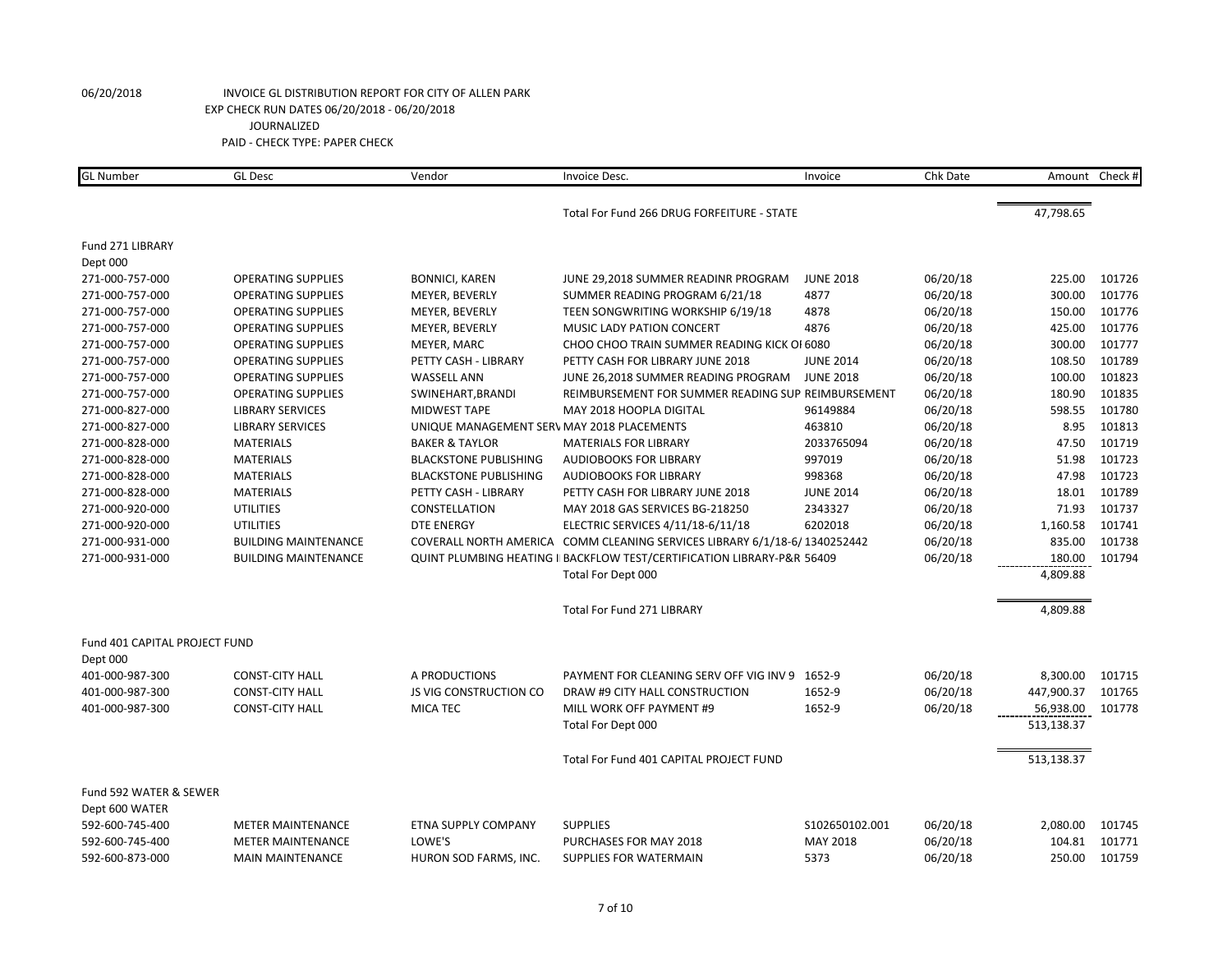| <b>GL Number</b>             | <b>GL Desc</b>                                     | Vendor                                           | Invoice Desc.                                                                          | Invoice          | Chk Date |            | Amount Check # |
|------------------------------|----------------------------------------------------|--------------------------------------------------|----------------------------------------------------------------------------------------|------------------|----------|------------|----------------|
| 592-600-873-000              | <b>MAIN MAINTENANCE</b>                            | HURON SOD FARMS, INC.                            | SUPPLIES FOR WATER MAIN SOD                                                            | 5379             | 06/20/18 | 85.00      | 101759         |
| 592-600-873-000              | <b>MAIN MAINTENANCE</b>                            | HURON SOD FARMS, INC.                            | <b>SOD FOR WATERMAIN</b>                                                               | 5381             | 06/20/18 | 157.50     | 101759         |
| 592-600-873-000              | <b>MAIN MAINTENANCE</b>                            | JOHN D. OSBORNE TRUCKING CLASS 2 FILL SAND       |                                                                                        | 089626           | 06/20/18 | 503.11     | 101763         |
| 592-600-873-000              | <b>MAIN MAINTENANCE</b>                            | <b>LOUIS ORLEANS</b>                             | SOD REPAIRS FROM WATER MAIN BREAKS                                                     | 18-6002          | 06/20/18 | 2,200.00   | 101770         |
| 592-600-873-000              | <b>MAIN MAINTENANCE</b>                            |                                                  | MICHIGAN DEPT OF ENVIRON MDEQ LABORATORY SERVICES                                      | 761-10349554     | 06/20/18 | 175.00     | 101779         |
| 592-600-939-000              | <b>VEHICLE MAINTENANCE</b>                         | J'S CARWASH                                      | SERVICES WATER DEPT MARCH, APRIL & MAY 2 2060                                          |                  | 06/20/18 | 30.00      | 101762         |
|                              |                                                    |                                                  | Total For Dept 600 WATER                                                               |                  |          | 5,585.42   |                |
| Dept 601 601 SEWER           |                                                    |                                                  |                                                                                        |                  |          |            |                |
| 592-601-712-000              | CLOTHING, CLEANING & TECH SKILI CINTAS CORP. #0721 |                                                  | MAY 2018 WATER DEPT UNIFORM SERVICES                                                   | MAY 2018 WD      | 06/20/18 | 266.21     | 101733         |
| 592-601-757-000              | <b>OPERATING SUPPLIES</b>                          | <b>SMART BILL</b>                                | JUNE 2018 SUPPLIES & SERVICES FOR WATER B 32742-S                                      |                  | 06/20/18 | 1,872.51   | 101806         |
| 592-601-907-300              | <b>EXCESS FLOW- WAYNE COUNTY</b>                   | <b>WAYNE COUNTY</b>                              | JUNE 2018 FIXED EXCESS                                                                 | 295054           | 06/20/18 | 56,107.00  | 101824         |
| 592-601-920-000              | <b>UTILITIES</b>                                   | <b>DTE ENERGY</b>                                | ELECTRIC SERVICES 4/11/18-6/11/18                                                      | 6202018          | 06/20/18 | 2,635.71   | 101741         |
| 592-601-923-000              | PROFESSIONAL SERVICES                              | RITTER GIS INC                                   | CMMS SUPPORT SERVICES MANY 2018                                                        | 2018-0053        | 06/20/18 | 1,340.00   | 101795         |
| 592-601-927-050              | SEWAGE DISPOSAL-GLWA                               |                                                  | GREAT LAKES WATER AUTHO MAY 2018 SEWAGE CHARGES                                        | MAYSEWAGE        | 06/20/18 | 64,300.00  | 101739         |
| 592-601-939-100              | <b>VEHICLE MAINTENANCE</b>                         | <b>GLENDALE AUTO VALUE</b>                       | PARTS FOR 2016 FORD F250                                                               | 359-145108       | 06/20/18 | 285.77     | 101750         |
| 592-601-939-100              | <b>VEHICLE MAINTENANCE</b>                         | <b>GLENDALE AUTO VALUE</b>                       | PARTS FOR 2015 FORD F250                                                               | 359-145134       | 06/20/18 | 75.36      | 101750         |
| 592-601-939-100              | <b>VEHICLE MAINTENANCE</b>                         | ROWLEY BROTHERS INC.                             | <b>PARTS</b>                                                                           | 2198018-00       | 06/20/18 | 83.28      | 101797         |
| 592-601-939-100              | <b>VEHICLE MAINTENANCE</b>                         | ROWLEY BROTHERS INC.                             | <b>PARTS</b>                                                                           | 2198019-00       | 06/20/18 | 144.62     | 101797         |
| 592-601-939-100              | <b>VEHICLE MAINTENANCE</b>                         | SAFELITE FULFILLMENT INC                         | REPAIRS ON 2017 FORD SUPER CAB                                                         | 03501-33471      | 06/20/18 | 287.59     | 101799         |
| 592-601-939-100              | <b>VEHICLE MAINTENANCE</b>                         | <b>TREDROC TIRE ALLEN PARK 7: PARTS</b>          |                                                                                        | 7360031216       | 06/20/18 | 458.00     | 101812         |
| 592-601-939-100              | <b>VEHICLE MAINTENANCE</b>                         | <b>TREDROC TIRE ALLEN PARK 7: PARTS</b>          |                                                                                        | 7360031841       | 06/20/18 | 71.52      | 101812         |
| 592-601-939-100              | <b>VEHICLE MAINTENANCE</b>                         | <b>TREDROC TIRE ALLEN PARK 7: PARTS</b>          |                                                                                        | 7360031882       | 06/20/18 | 116.00     | 101812         |
| 592-601-986-000              | CAPITAL OUTLAY-SEWERS                              | LIQUI-FORCE SERVICES USA 2017-2018 SAW PIPE PREP |                                                                                        | 2589             | 06/20/18 | 1,373.40   | 101769         |
|                              |                                                    |                                                  | Total For Dept 601 601 SEWER                                                           |                  |          | 129,416.97 |                |
| Dept 603 603 BASIN           |                                                    |                                                  |                                                                                        |                  |          |            |                |
| 592-603-853-000              | <b>TELEPHONE</b>                                   | <b>VERIZON WIRELESS</b>                          | PUMP STN PHONE SERVICES 5/11/18-6/10/18 9808777697                                     |                  | 06/20/18 | 240.74     | 101816         |
| 592-603-853-000              | <b>TELEPHONE</b>                                   | <b>VERIZON WIRELESS</b>                          | CITY HALL PHONE SERVICES 5/2/18-6/1/18                                                 | 9808157615       | 06/20/18 | 1,004.84   | 101817         |
| 592-603-920-000              | <b>UTILITIES</b>                                   | <b>DTE ENERGY</b>                                | ELECTRIC SERVICES 4/11/18-6/11/18                                                      | 6202018          | 06/20/18 | 7,239.80   | 101741         |
| 592-603-931-000              | <b>BUILDING MAINTENANCE</b>                        | LOWE'S                                           | PURCHASES FOR MAY 2018                                                                 | MAY 2018         | 06/20/18 | 68.31      | 101771         |
| 592-603-934-000              | <b>EQUIPMENT MAINTENANCE</b>                       | <b>GRAINGER</b>                                  | <b>PARTS</b>                                                                           | 9754236710       | 06/20/18 | 109.00     | 101753         |
|                              |                                                    |                                                  | Total For Dept 603 603 BASIN                                                           |                  |          | 8,662.69   |                |
| Dept 604 ADMINISTRATION/DEBT |                                                    |                                                  |                                                                                        |                  |          |            |                |
| 592-604-722-100              |                                                    |                                                  | RETIREMENT CONTRIBUTION - DB PNC INSTITUTIONAL INV.-BAF JUNE 2018 PENSION CONTRIBUTION | <b>JUNE 2018</b> | 06/20/18 | 18,237.00  | 101791         |
| 592-604-820-000              | <b>ENGINEERING</b>                                 | <b>BUCCILLI GROUP, LLC</b>                       | INSPECION SERVICES 5/31-6/1/18 M JOHNSON 2868                                          |                  | 06/20/18 | 594.00     | 101728         |
| 592-604-820-000              | ENGINEERING                                        | <b>BUCCILLI GROUP, LLC</b>                       | INSPECTION SERV 5/29-6/1/18 S WOOD RESIDE 2865                                         |                  | 06/20/18 | 972.00     | 101728         |
| 592-604-820-000              | ENGINEERING                                        | <b>BUCCILLI GROUP, LLC</b>                       | <b>INSPECTION SERV RESIDENT COMPLAINTS S W(2856)</b>                                   |                  | 06/20/18 | 1,026.00   | 101728         |
| 592-604-820-000              | ENGINEERING                                        |                                                  | FISHBECK, THOMPSON, CARR I PROF SERVICES THRU 5/18/18 AP WATER METI 375012             |                  | 06/20/18 | 2,384.64   | 101748         |
|                              |                                                    |                                                  | Total For Dept 604 ADMINISTRATION/DEBT                                                 |                  |          | 23,213.64  |                |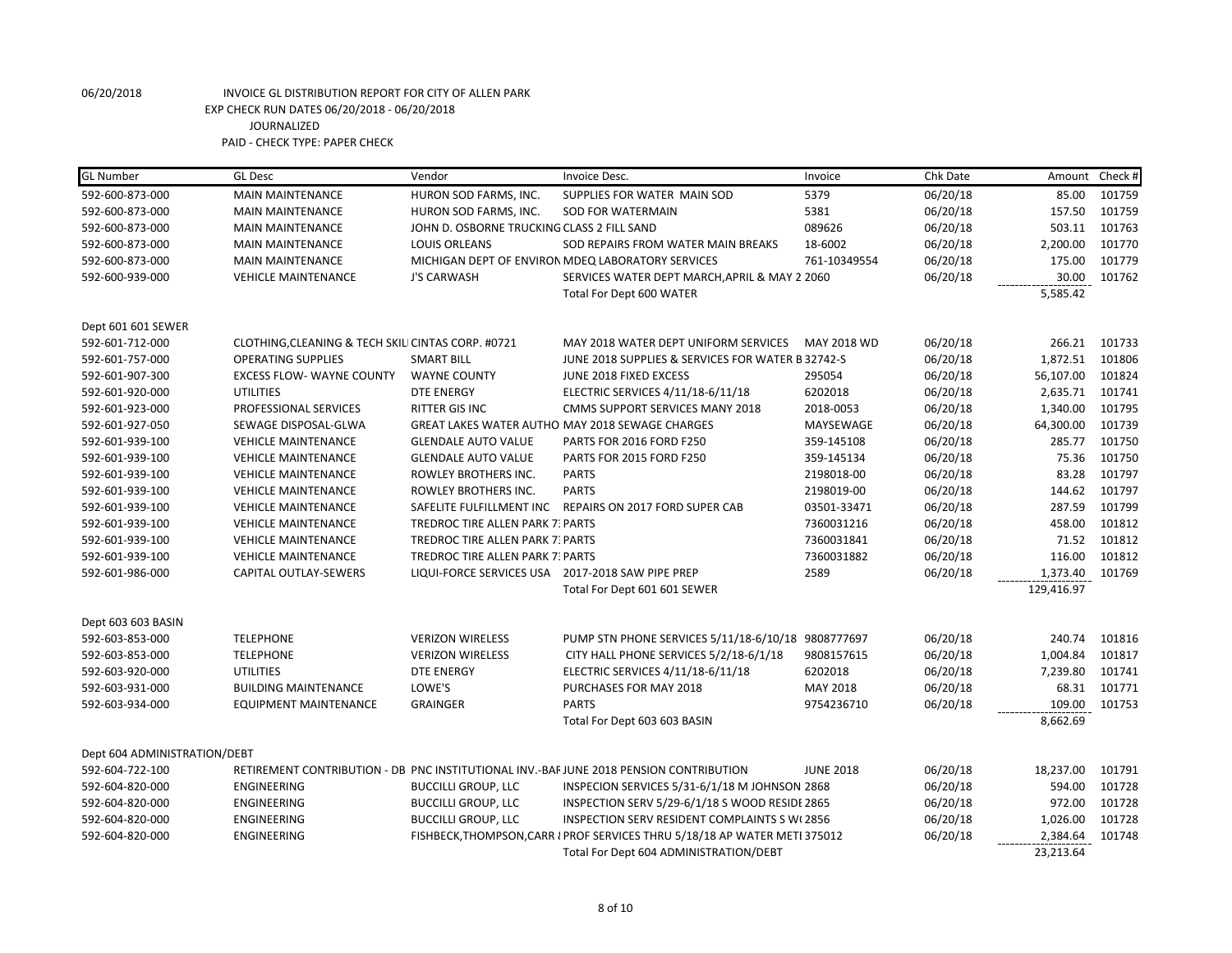| <b>GL Number</b>                    | <b>GL Desc</b>                 | Vendor                | Invoice Desc.                                                                       | Invoice           | Chk Date | Amount     | Check # |
|-------------------------------------|--------------------------------|-----------------------|-------------------------------------------------------------------------------------|-------------------|----------|------------|---------|
|                                     |                                |                       | Total For Fund 592 WATER & SEWER                                                    |                   |          | 166,878.72 |         |
|                                     |                                |                       |                                                                                     |                   |          |            |         |
| Fund 701 TRUST AND AGENCY           |                                |                       |                                                                                     |                   |          |            |         |
| Dept 000                            |                                |                       |                                                                                     |                   |          |            |         |
| 701-000-242-000                     | <b>CITY FESTIVITIES ESCROW</b> | SIGN*A*RAMA           | <b>BANNERS FOR POLICE DEPT</b>                                                      | 4198              | 06/20/18 | 174.00     | 101805  |
| 701-000-244-200                     | <b>CERT DONATIONS</b>          | <b>MAJIK GRAPHICS</b> | LETTERING AND GRAPHICS ON THE CERT TRUCI 17507                                      |                   | 06/20/18 | 1,150.00   | 101772  |
| 701-000-244-200                     | <b>CERT DONATIONS</b>          | <b>MAJIK GRAPHICS</b> | SUPPLIES FOR GRAPHICS APPLIED ON CERT TRL 17508                                     |                   | 06/20/18 | 1,434.00   | 101772  |
| 701-000-244-200                     | <b>CERT DONATIONS</b>          |                       | QUALITY CUSTOMS ID'S INC DASH PLAQUES FOR CERT CAR SHOW                             | 18-199            | 06/20/18 | 168.95     | 101793  |
| 701-000-249-000                     | <b>FLOWER BED ESCROW</b>       |                       | AMERICAN SPEEDY PRINTING FLOWERBED SIGNS FOR ADOPT A FLOWERBED 55116                |                   | 06/20/18 | 190.80     | 101714  |
| 701-000-249-000                     | <b>FLOWER BED ESCROW</b>       |                       | PANETTA'S LANDSCAPE SUPP TOPSOIL FOR ADOPT A FLOWERBED PROGRAM 6616                 |                   | 06/20/18 | 25.35      | 101786  |
| 701-000-249-000                     | <b>FLOWER BED ESCROW</b>       |                       | SCHWARTZ'S GREENHOUSE, I FLOWERS FOR ALLEN PARK FLOWERBEDS DPS 3272                 |                   | 06/20/18 | 322.92     | 101802  |
| 701-000-249-000                     | <b>FLOWER BED ESCROW</b>       |                       | SCHWARTZ'S GREENHOUSE, I FLOWERS FOR ALLEN PARK FLOWERBEDS                          | 3276              | 06/20/18 | 188.48     | 101802  |
|                                     |                                |                       | Total For Dept 000                                                                  |                   |          | 3,654.50   |         |
|                                     |                                |                       | Total For Fund 701 TRUST AND AGENCY                                                 |                   |          | 3,654.50   |         |
| Fund 703 SCHOOL AND COUNTY TAX FUND |                                |                       |                                                                                     |                   |          |            |         |
| Dept 000                            |                                |                       |                                                                                     |                   |          |            |         |
| 703-000-235-000                     |                                |                       | DUE TO WAYNE CO.-COMM. COLLI WAYNE COUNTY TREASURER DELQ PERSONAL PROPERTY TAXES    | <b>DELQ TAXES</b> | 06/20/18 | 126.00     | 1477    |
| 703-000-237-000                     | DUE TO WAYNE CO.- H.C.M.A.     |                       | WAYNE COUNTY TREASURER DELQ PERSONAL PROPERTY TAXES                                 | <b>DELQ TAXES</b> | 06/20/18 | 8.31       | 1477    |
| 703-000-239-000                     | DUE TO WAYNE CO. - VET         |                       | WAYNE COUNTY TREASURER DELQ PERSONAL PROPERTY TAXES                                 | <b>DELQ TAXES</b> | 06/20/18 | 1.43       | 1477    |
| 703-000-241-000                     |                                |                       | DUE TO WAYNE CO.-OPERATING WAYNE COUNTY TREASURER DELQ PERSONAL PROPERTY TAXES      | <b>DELQ TAXES</b> | 06/20/18 | 37.03      | 1477    |
| 703-000-242-000                     |                                |                       | DUE TO WAYNE CO.-TRANSIT AUTI WAYNE COUNTY TREASURER DELQ PERSONAL PROPERTY TAXES   | <b>DELQ TAXES</b> | 06/20/18 | 38.89      | 1477    |
| 703-000-243-000                     | DUE TO WAYNE CO.-PARKS         |                       | WAYNE COUNTY TREASURER DELQ PERSONAL PROPERTY TAXES                                 | <b>DELQ TAXES</b> | 06/20/18 | 9.55       | 1477    |
| 703-000-243-100                     | DUE TO WAYNE COUNTY - ZOO      |                       | WAYNE COUNTY TREASURER DELO PERSONAL PROPERTY TAXES                                 | <b>DELQ TAXES</b> | 06/20/18 | 3.89       | 1477    |
| 703-000-243-200                     | DUE TO WAYNE CTY - ARTS (DIA)  |                       | WAYNE COUNTY TREASURER DELQ PERSONAL PROPERTY TAXES                                 | <b>DELQ TAXES</b> | 06/20/18 | 7.78       | 1477    |
| 703-000-243-300                     | DUE TO WAYNE CTY - JAILS       |                       | WAYNE COUNTY TREASURER DELQ PERSONAL PROPERTY TAXES                                 | <b>DELQ TAXES</b> | 06/20/18 | 36.46      | 1477    |
| 703-000-420-010                     |                                |                       | DUE TO WAYNE CO.-DEL.OPERATII WAYNE COUNTY TREASURER DELQ PERSONAL PROPERTY TAXES   | <b>DELQ TAXES</b> | 06/20/18 | 3,538.86   | 1477    |
| 703-000-420-020                     |                                |                       | D/T WAYNE CO.-DEL. COMM. COLI WAYNE COUNTY TREASURER DELQ PERSONAL PROPERTY TAXES   | <b>DELQ TAXES</b> | 06/20/18 | 3,091.49   | 1477    |
| 703-000-420-030                     | D/T WAYNE CO.-RESA             |                       | WAYNE COUNTY TREASURER DELQ PERSONAL PROPERTY TAXES                                 | <b>DELQ TAXES</b> | 06/20/18 | 1,608.48   | 1477    |
| 703-000-420-035                     |                                |                       | D/T WAYNE CO. RESA ENHANCEMI WAYNE COUNTY TREASURER DELQ PERSONAL PROPERTY TAXES    | <b>DELQ TAXES</b> | 06/20/18 | 1,015.73   | 1477    |
| 703-000-420-040                     | D/T WAYNE CO.-DEL. H.C.M.A.    |                       | WAYNE COUNTY TREASURER DELQ PERSONAL PROPERTY TAXES                                 | <b>DELQ TAXES</b> | 06/20/18 | 205.62     | 1477    |
| 703-000-420-050                     | D/T WAYNE CO. - DEL. JAIL      |                       | WAYNE COUNTY TREASURER DELQ PERSONAL PROPERTY TAXES                                 | <b>DELQ TAXES</b> | 06/20/18 | 901.34     | 1477    |
| 703-000-420-060                     | D/T WAYNE CO. - DEL. S.E.T.    |                       | WAYNE COUNTY TREASURER DELQ PERSONAL PROPERTY TAXES                                 | <b>DELQ TAXES</b> | 06/20/18 | 2,786.17   | 1477    |
| 703-000-420-080                     |                                |                       | D/T WAYNE CO. - DEL. TRAN.AUTH WAYNE COUNTY TREASURER DELQ PERSONAL PROPERTY TAXES  | <b>DELQ TAXES</b> | 06/20/18 | 947.74     | 1477    |
| 703-000-420-090                     | D/T WAYNE CO.-DEL. PARKS       |                       | WAYNE COUNTY TREASURER DELQ PERSONAL PROPERTY TAXES                                 | <b>DELQ TAXES</b> | 06/20/18 | 236.06     | 1477    |
| 703-000-420-095                     |                                |                       | D/T WAYNE CO. - DEL. VETERANS WAYNE COUNTY TREASURER DELQ PERSONAL PROPERTY TAXES   | <b>DELQ TAXES</b> | 06/20/18 | 34.52      | 1477    |
| 703-000-420-100                     | D/T ALLEN PARK-#9 DEL. PERS.   |                       | ALLEN PARK PUBLIC SCHOOLS DELQ PERSONAL PROPERTY TAXES                              | 2018 DELQ TAX     | 06/20/18 | 2,350.56   | 1475    |
| 703-000-420-110                     |                                |                       | D/T MELVINDALE-#11 DEL.PERS. MELVINDALE NAP PUBLIC SCI DELQ PERSONAL PROPERTY TAXES | 2018 DELQ TAX     | 06/20/18 | 2,533.59   | 1476    |
| 703-000-420-190                     |                                |                       | DELINQUENT ZOO AUTHORITY TA> WAYNE COUNTY TREASURER DELQ PERSONAL PROPERTY TAXES    | <b>DELQ TAXES</b> | 06/20/18 | 96.11      | 1477    |